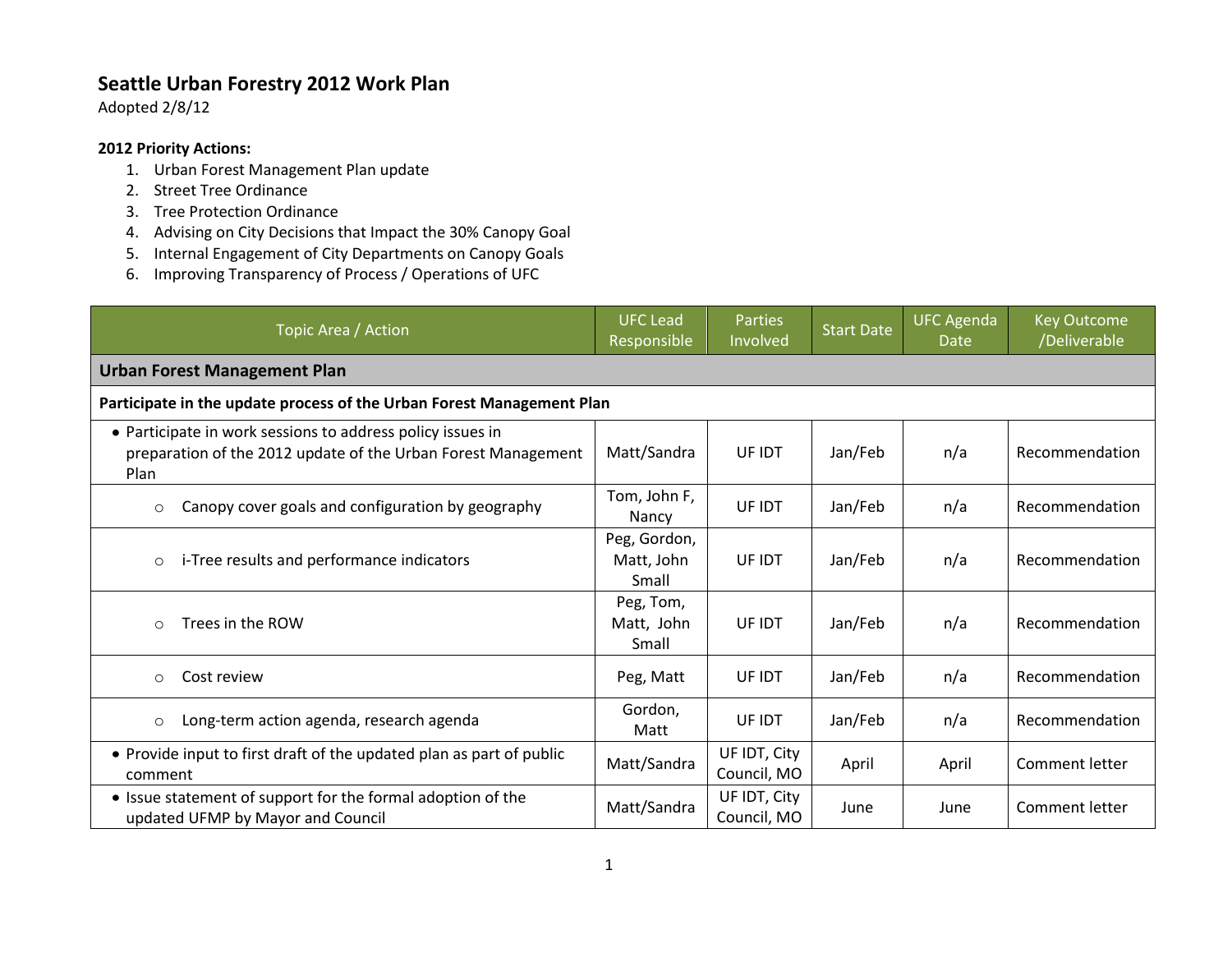| Topic Area / Action                                                                                                                                                                               | <b>UFC</b> Lead<br>Responsible | <b>Parties</b><br>Involved               | <b>Start Date</b> | <b>UFC Agenda</b><br><b>Date</b> | <b>Key Outcome</b><br>/Deliverable |  |  |
|---------------------------------------------------------------------------------------------------------------------------------------------------------------------------------------------------|--------------------------------|------------------------------------------|-------------------|----------------------------------|------------------------------------|--|--|
| • Review 2011 UFMP Progress Report and provide feedback to<br>Departments                                                                                                                         | <b>TBD</b>                     | UF IDT, OSE                              | Feb               | Feb                              | Recommendation                     |  |  |
| • Support implementation of sustainable and realistic urban forest<br>budget based on UFMP goals                                                                                                  | <b>TBD</b>                     | UF IDT, OSE                              | TBD               | <b>TBD</b>                       | Position paper                     |  |  |
| <b>Tree-related City Regulations</b>                                                                                                                                                              |                                |                                          |                   |                                  |                                    |  |  |
| <b>Advise SDOT on Street Tree ordinance</b>                                                                                                                                                       |                                |                                          |                   |                                  |                                    |  |  |
| . Follow up on UFC recommendation to SDOT's Street Tree<br>ordinance                                                                                                                              | Matt/Sandra                    | SDOT, OSE,<br>City Council,<br><b>MO</b> | January           | Jan/Feb                          | Recommendation                     |  |  |
| Advise DPD on proposed tree regulations                                                                                                                                                           |                                |                                          |                   |                                  |                                    |  |  |
| • Meet with City Council, Mayor's Office, and DPD to define<br>process and timetable for DPD's proposed tree regulations                                                                          | Matt/Sandra                    | City Council,<br>MO, OSE,<br><b>DPD</b>  | January           | n/a                              | Transparency of<br>Process         |  |  |
| • Develop position paper on Ecosystem Metrics for tree protection<br>regulations, and trend tracking over time                                                                                    | John S/John F                  | UF IDT, City<br>arborists,<br><b>OSE</b> | Jan/Feb           | April                            | <b>Position Paper</b>              |  |  |
| • Develop a position paper on Development Standards                                                                                                                                               | Peg/Jeff                       | UF IDT, DPD,<br><b>OSE</b>               | Feb/Mar           | Mar                              | <b>Position Paper</b>              |  |  |
| • Develop a position paper on Mitigation Standards                                                                                                                                                | Peg/Jeff                       | UF IDT, DPD,<br><b>OSE</b>               | Mar/Apr           | Apr                              | <b>Position Paper</b>              |  |  |
| • Identify opportunities to provide Council and Mayor input on<br>broad participation of the development of the tree protection<br>ordinance and its effectiveness in meeting the 30% canopy goal | Nancy/Matt                     | City Council,<br>MO, OSE                 | May               | May                              | Memo /<br>Presentation             |  |  |
|                                                                                                                                                                                                   |                                |                                          |                   |                                  |                                    |  |  |
| • Develop recommendations for revising CAMs to be consistent<br>with a strong tree protection ordinance                                                                                           | TBD                            | UF IDT,<br>DPD. OSE                      | July              | July                             | <b>Position Paper</b>              |  |  |
| <b>Outreach and Engagement</b>                                                                                                                                                                    |                                |                                          |                   |                                  |                                    |  |  |
| <b>City Council and Mayor's Office interaction</b>                                                                                                                                                |                                |                                          |                   |                                  |                                    |  |  |
| • Hold quarterly meetings with City Council and OSE director                                                                                                                                      | Matt/Sandra<br>Others          | City Council,<br><b>OSE</b>              | Qtrly.            | <b>TBD</b>                       | Presentation                       |  |  |
| • Present 2011 Annual Report to City Council and Mayor                                                                                                                                            | Matt, John S,<br>Sandra        | City Council,<br><b>OSE</b>              | Q1                | Jan                              | Presentation                       |  |  |